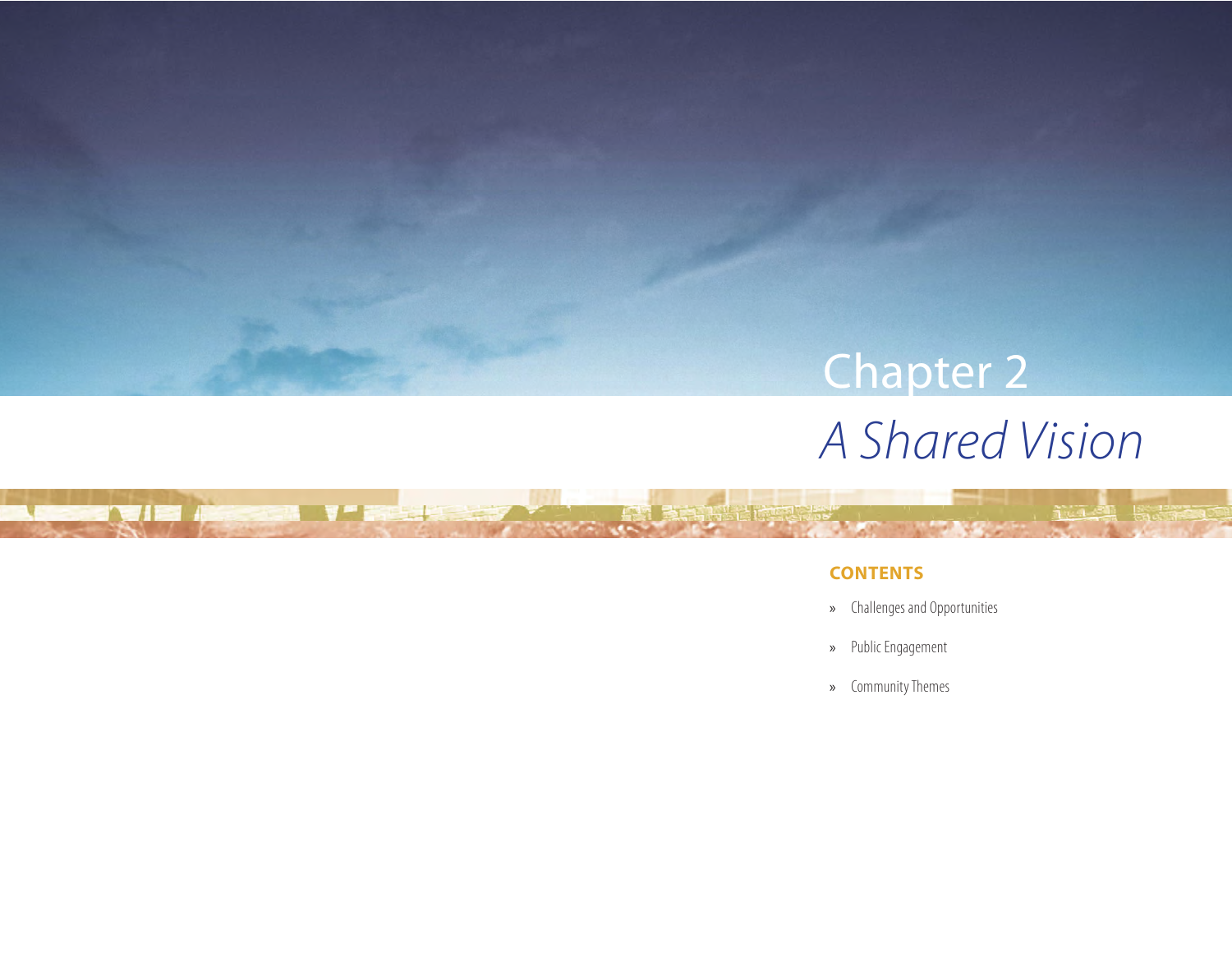## A Shared Vision

#### **WHY PLAN NOW?**

Midland has changed drastically over the past 100 years. From a community of less than 5,000 residents to a regional metropolis of nearly 130,000 residents, this change continues to impact all aspects of the community, its neighborhoods, and its ever evolving role in the region. This reality necessitates consideration of what the future of Midland should look like, a process that begins by looking at the trends and conditions that challenge the city today (see Tall City Today).

In times of growth it is easy to move forward in a rush, but the Tall City Tomorrow Plan affords community members the opportunity to step back and look at the direction in which their community is going. Development and growth can be viewed in a broader picture of what the city should look like and how it should function in the future. Having a solid vision for the city provides community leaders with the tools necessary to make sound decisions based on the aspirations of residents.

#### **CHALLENGES AND OPPORTUNITIES**



#### Historic Growth

The make-up of Midland's population has changed over the years. Today the city has more young professionals and a growing number of adults living longer lives. These changes affect the types of programs and services the city supports, the type of businesses that are started, and the type of housing that is built.



### Fiscal Sustainability

As the city's physical structures grow and expand into new areas, basic services must also expand. Historic population trends show that the city will continue to grow – the challenge is to make sure that growth is efficient and allows for the quality services residents expect at a cost they can afford.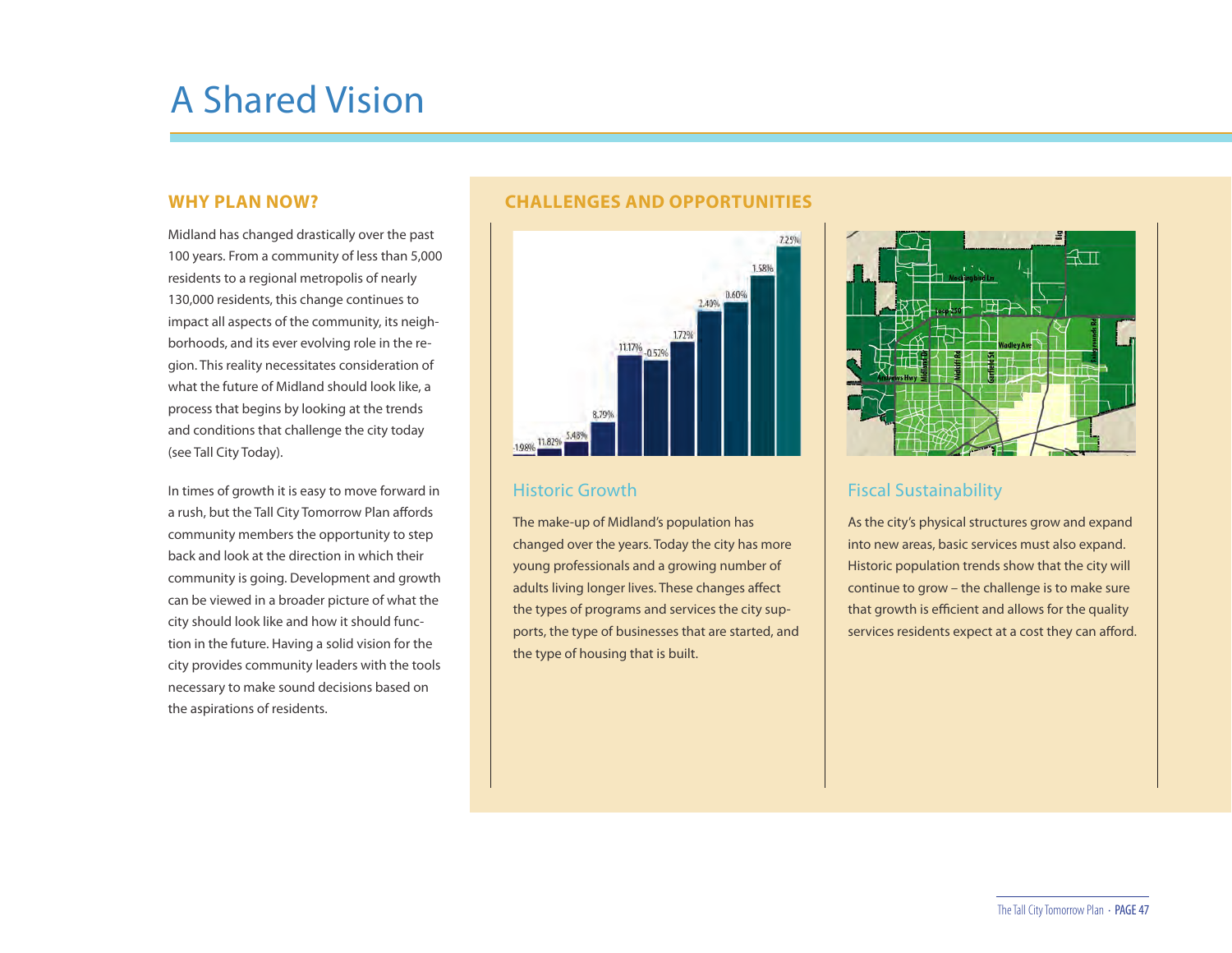#### **CHALLENGES AND OPPORTUNITIES**



#### Living with Resources

The city's draws and pump jacks are both assets and challenges. The draws can be great natural environments that protect residents from flooding, but they can also collect litter and attract illegal dumping. The pump jacks are the driving force of the economy, but can also limit the physical growth of the city. Living with these resources is a fact of life for Midland, and finding ways to integrate these assets into a quality living environment will be an essential part of Tall City Tomorrow.



### Housing Choice

Living in a community with inherent support systems is a fundamental purpose of cities. Residents living longer and changes in generational desires create different housing priorities than those of the past. Housing options at all stages of life have not always been provided, but this idea must be addressed.



## Economic Sustainability

Stable economies need diversity in order to weather business cycles and retain talent of all types. Midland's business community will need to build on the emerging economic sectors such as aerospace, education, and healthcare.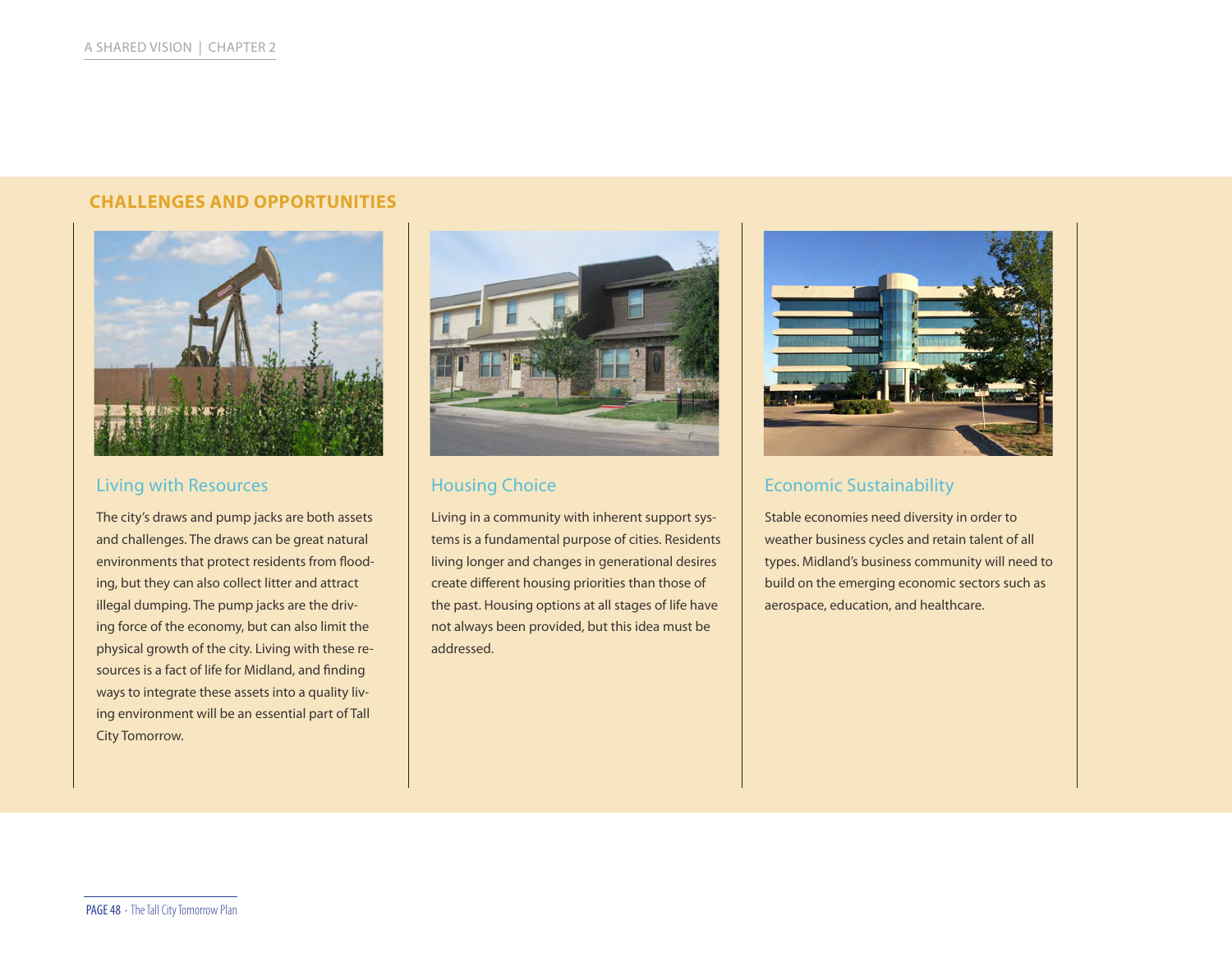

### Quality of Place

Leading cities have great places where people meet, interact, share ideas, and enjoy their city. Midland lacks these types of gathering spaces.

The city's streets, parks, and other public spaces speak to the character of the community, as well as the pride that residents have in Midland and in what they expect from a great city.



## Transportation For All

Midland's traffic system is dominated by the car, and likely will be for the life of this plan. This dominance can limit and isolate some residents. For others, the congestion can take away from time at home or work. Local surveys and national trends show increasing demand for walking, biking, and transit options. A well-planned system that ensures the development of arterial and collector streets in tandem with sidewalks, trails, and bike routes will improve the quality of life in Midland.

### **CHALLENGES AND OPPORTUNITIES**



## Multi-Purposing Infrastructure

The city has a long and generally successful history of addressing stormwater in streets and parks. This has been a highly efficient approach, but development upstream has often stressed these systems. Good development practices in the future will need to ensure that the existing stormwater systems are not overwhelmed and that draws can be used for both stormwater management and recreation corridors.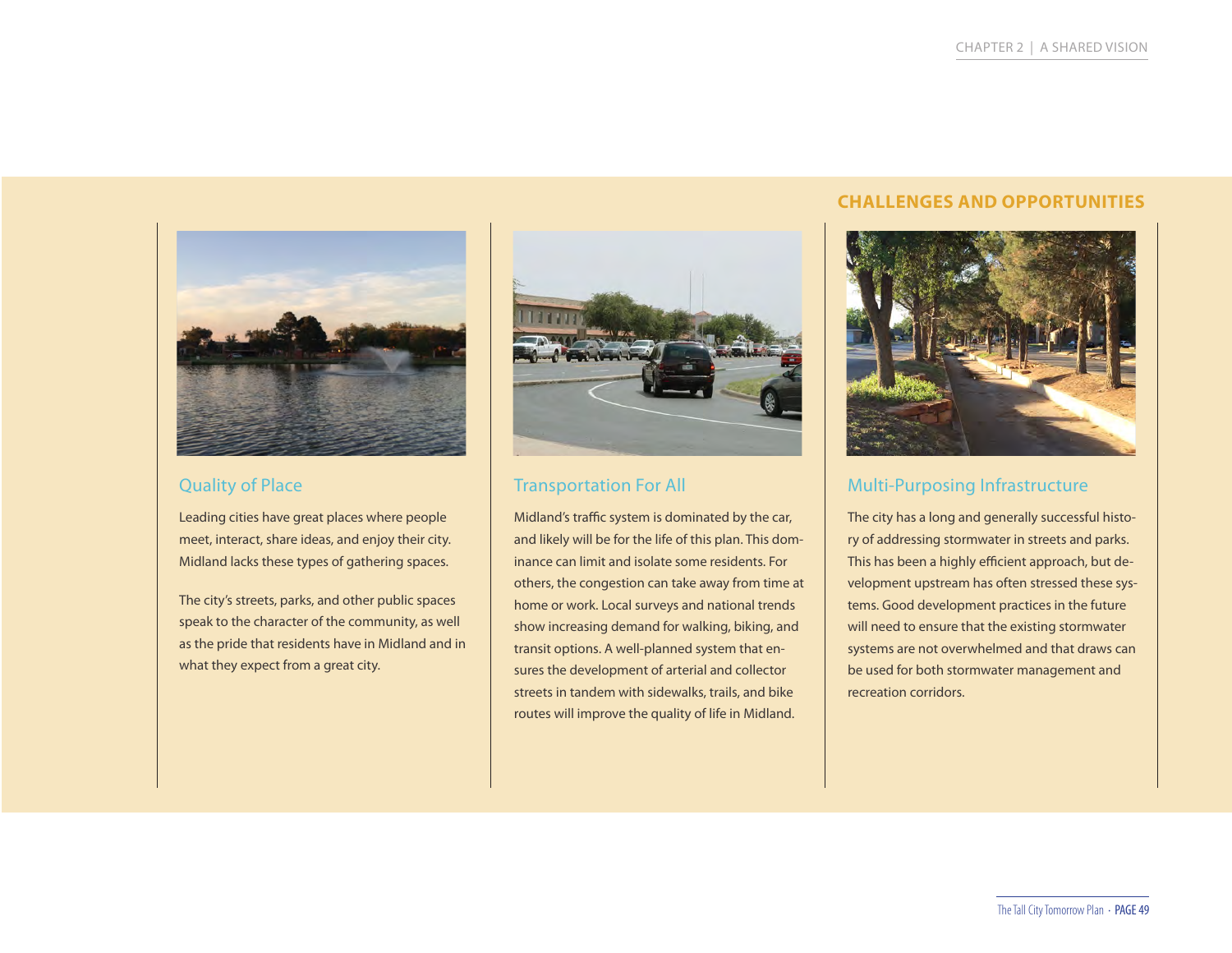#### **PUBLIC ENGAGEMENT: THE FOUNDATION OF THE PLAN**

The foundation of Tall City Tomorrow is the community – the residents, leaders, and business owners who attend meetings or offer their input and ideas in different ways. In many ways, the process of developing the plan is as important as the document itself; without the support for implementation from the public and community leadership to guide the process, the plan offers little value.

The community engagement portion of a comprehensive plan, like Tall City Tomorrow, has three primary purposes: to create a vision for the future of the community; to identify problems and develop solutions to create a better future; and to position the community to take advantage of opportunities as they arise.

#### Public Engagement Process

The approach to public engagement was designed to make participation easy for all stakeholders. From focus groups, design studios, and formal presentations, to social media and online town hall meetings, significant efforts were made to engage all segments of the population.

#### **STEERING COMMITTEE**

The Steering Committee was thoughtfully selected to represent a cross-section of Midland's diverse population. These 14 members provided guidance to the engagement process, served as a barometer for the direction of the plan, and will continue to represent the plan through implementation. Their contribution, patience, and support were an invaluable resource in creating a robust plan for the future of Midland that is grounded in public engagement.

#### **STAKEHOLDER GROUP CONVERSATIONS**

A proven tool to gain a deeper and more profound understanding of the community, these facilitated discussions covered a broad range of topic areas as each group explored a targeted aspect of the community. A total of 10 facilitated stakeholder group conversations were held throughout the planning process on the following topics:

- Housing and Neighborhoods
- 

- Economy
- Commercial Land Uses
- Downtown
- Transportation
- Public Safety and Fire
- Building and Zoning Codes
- Community Services (schools, parks and recreation, and trash service)
- Oil and Gas
- Community Quality



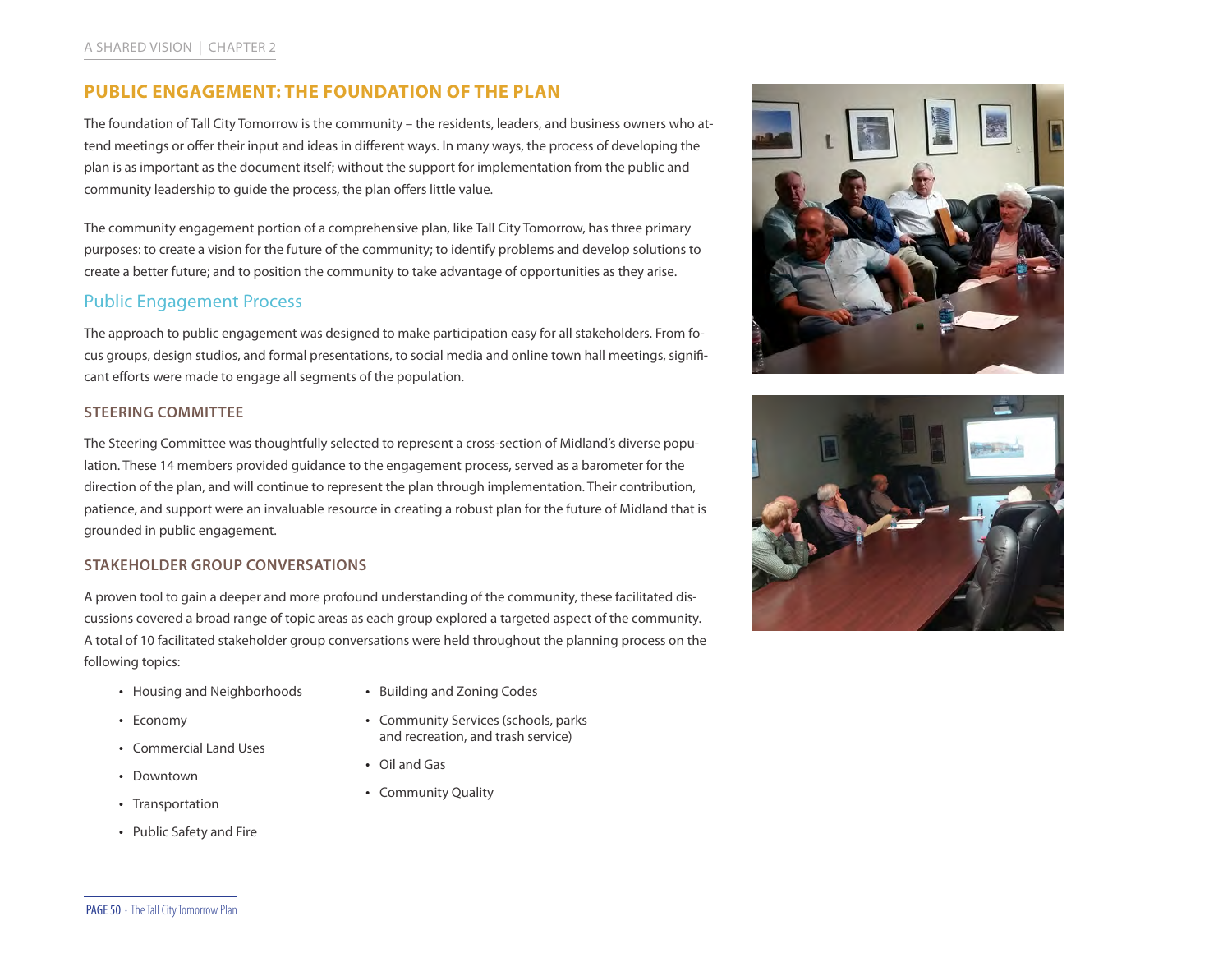#### CHAPTER 2 | A SHARED VISION

And if you want to<br>urik more than a post it<br>note fits...<br>This area is for you! CANTUE DO A BETER JOB PREVENTING LITER Would like to have more social meetings like<br>this one The oil draw is bringing mony people from<br>different cultures and counties. We should have hat spots who<br>they can connect with librarians like species assistme. An entitle mail between Midland/adessa An parties many securities on what astemants there are public information on what costenants force me.<br>doubean - Marisan compaign, etc. it. "Discour Milland. doubleast - form of what's while be doubleast. Need Parking first? TOP BUCKLING at per mile trong meand the legal party, it would not in mal house of this opportunity to comment!







#### **DESIGN WORKSHOPS**

Early in the process, a three-day public design session was held to offer an informal arena for residents and stakeholders to see, and contribute to, how the physical plan comes together based on community input.

#### **NEIGHBORHOOD WORKSHOPS**

The neighborhood workshops brought the planning process to residents and allowed them to talk about their local issues and concerns. Residents were able to review the plan goals and preliminary land use concepts, and were encouraged to share their thoughts and ideas through a variety of input techniques.

#### **MEETING-IN-A-BOX**

A Meeting-in-a-Box is essentially a mobile meeting tool; a way to engage residents and stakeholder groups in a guided conversation around the themes of the plan. The opportunity was made available to the groups within the community.



#### **QUOTES FROM PUBLIC MEETINGS:**

"Can't we do a better job preventing litter!"

"Housing on the north and east. Parks on the north and west"

"More small affordable housing for senior citizens, teachers, families, and singles. "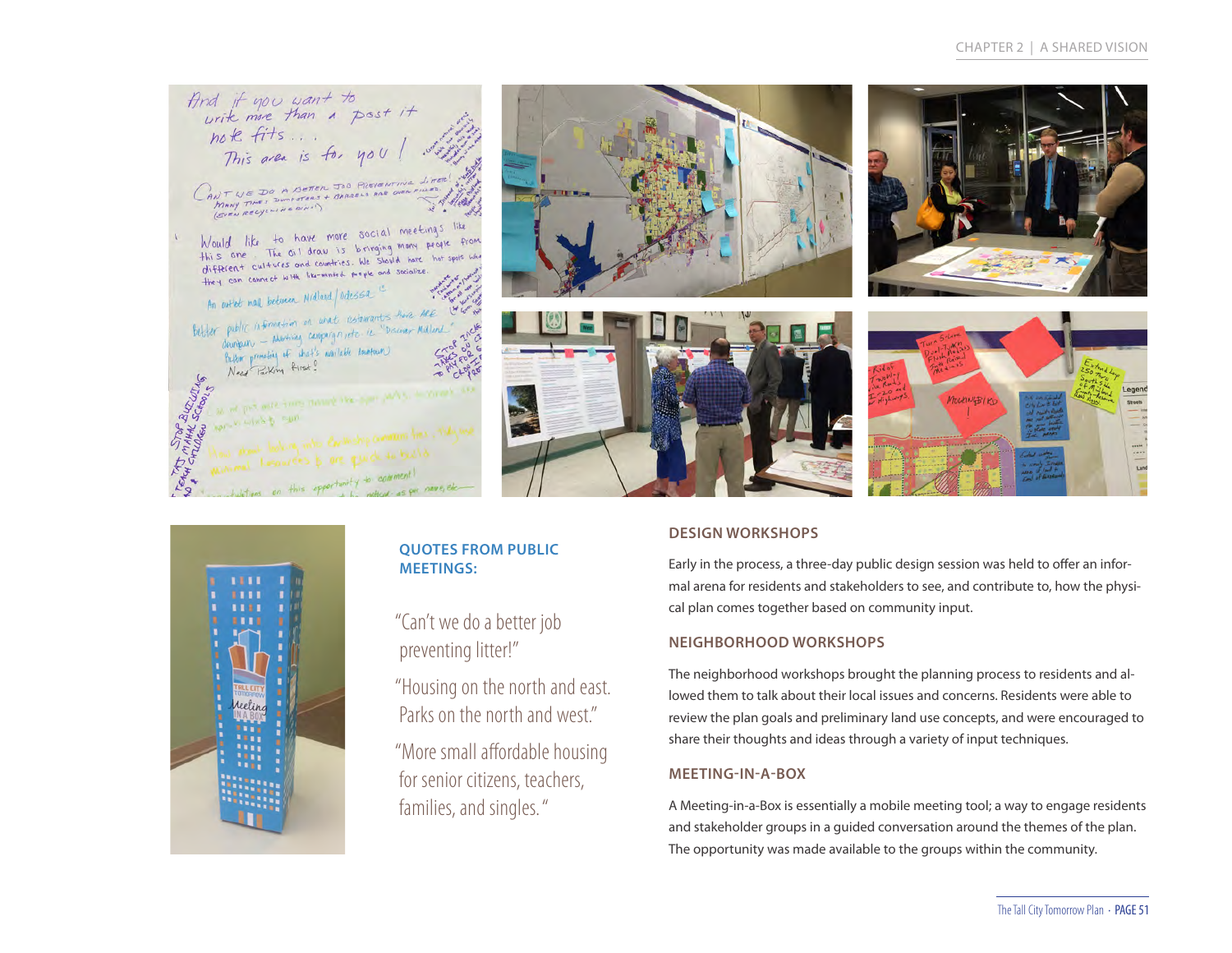#### **ONLINE ENGAGEMENT**

The online town hall is an engagement forum that enables stakeholders to contribute ideas and respond to comments from the comfort of their own computer, phone, or mobile device. This infographic illustrates trends from the online town hall forum. Full results and comments are available from the city by request.

#### **SURVEY**

The Community Report Card was an online survey tool used to gauge public opinion, to identify issues, and to solicit ideas for the future of Midland. The outcome of the survey presents a baseline understanding of satisfaction/dissatisfaction with various aspects of the community. This tool was used at the onset of the project and received 138 responses over the course of several weeks. Full survey results are available from the city by request.

The integrated approach to public engagement led to a better understanding of the community, its values, and its vision for the future. As the Tall City Tomorrow Plan is based on the vision of Midlanders for their future, the public participation process was designed to engage the population.







"While building more parking should be done, I think the city should first make downtown more walk-able, making it easy and comfortable to park and walk."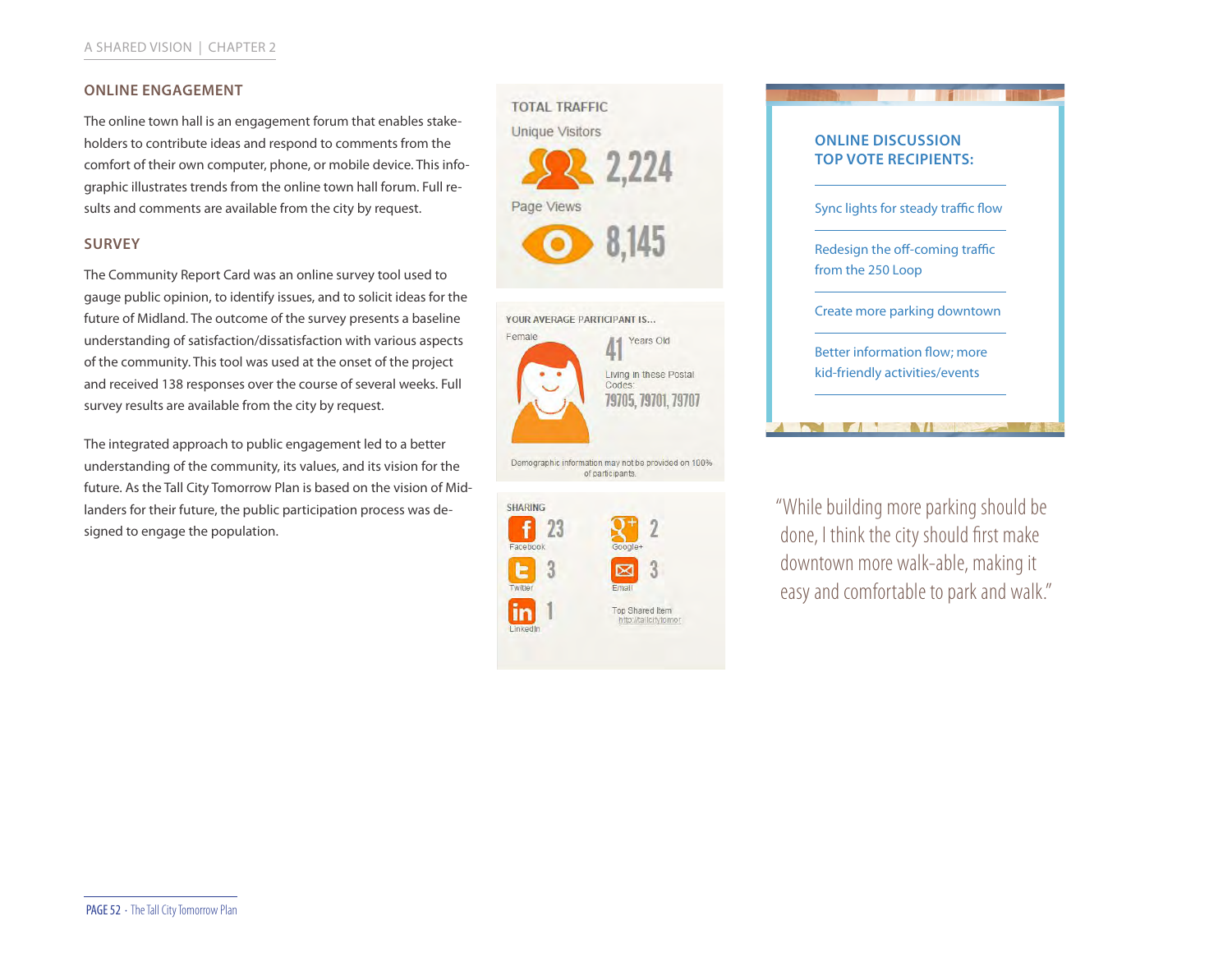### **COMMUNITY THEMES**

Months of public engagements, hundreds of conversations, and countless internet posts helped define a number of community themes, or "big ideas", helping to define the overall direction of the Tall City Tomorrow Plan. These are ideas from the people of Midland and for the future of Midland.

## Diversify the Economy

» Create a resilient, diverse, and multi-dimensiona<sup>l</sup> economy

While residents recognize the strength of the local economy, the creation of jobs and businesses that are not reliant on the oil and gas market would create a more diverse economy that is less susceptible to fluctuations in the national and international energy markets. Areas of expressed interest were the potential of attracting business around the spaceport/international airport and attracting technology businesses to Midland.

## Beautify Midland

» Create a welcoming, clean and beautiful community

The desire to live in an attractive and clean community is universal, and in many ways is requisite to creating community pride. While many areas of Midland are attractive and well-maintained, the mature neighborhoods, commercial districts, and street rights-of-way can suffer from litter, dilapidation, and a less-appealing public realm. The vast majority of comments on this topic were clearly rooted in a genuine desire to build a greater sense of community in Midland.

Input around this theme was broad and practical with the following highlights:

- Address derelict buildings and nuisance issues
- Promote drought-resistant plantings
- Reduce littering

• Plant more trees

## **Streamline Traffic** Flows and Reduce Congestion

» Develop a transportation network that enables safe and efficient movement for everyone

Residents recognize the impact of rapid growth on the capacity and function of the transportation network. While frustration is common around the topic of transportation and traffic congestion, the general tone of comments was constructive and hopeful that improvements will be made to accommodate current and continued growth.

Input around this theme included the following suggestions:

- Sync traffic lights to manage peak traffic loads
- Create more street connections to alleviate congestion
- Improve on- and off-ramps along the 250 Loop
- Provide more efficient transportation alternatives

An additional idea that transcends the theme was the desire to better connect neighborhoods to parks and schools in order to create a stronger sense of community and a more convenient way of life.